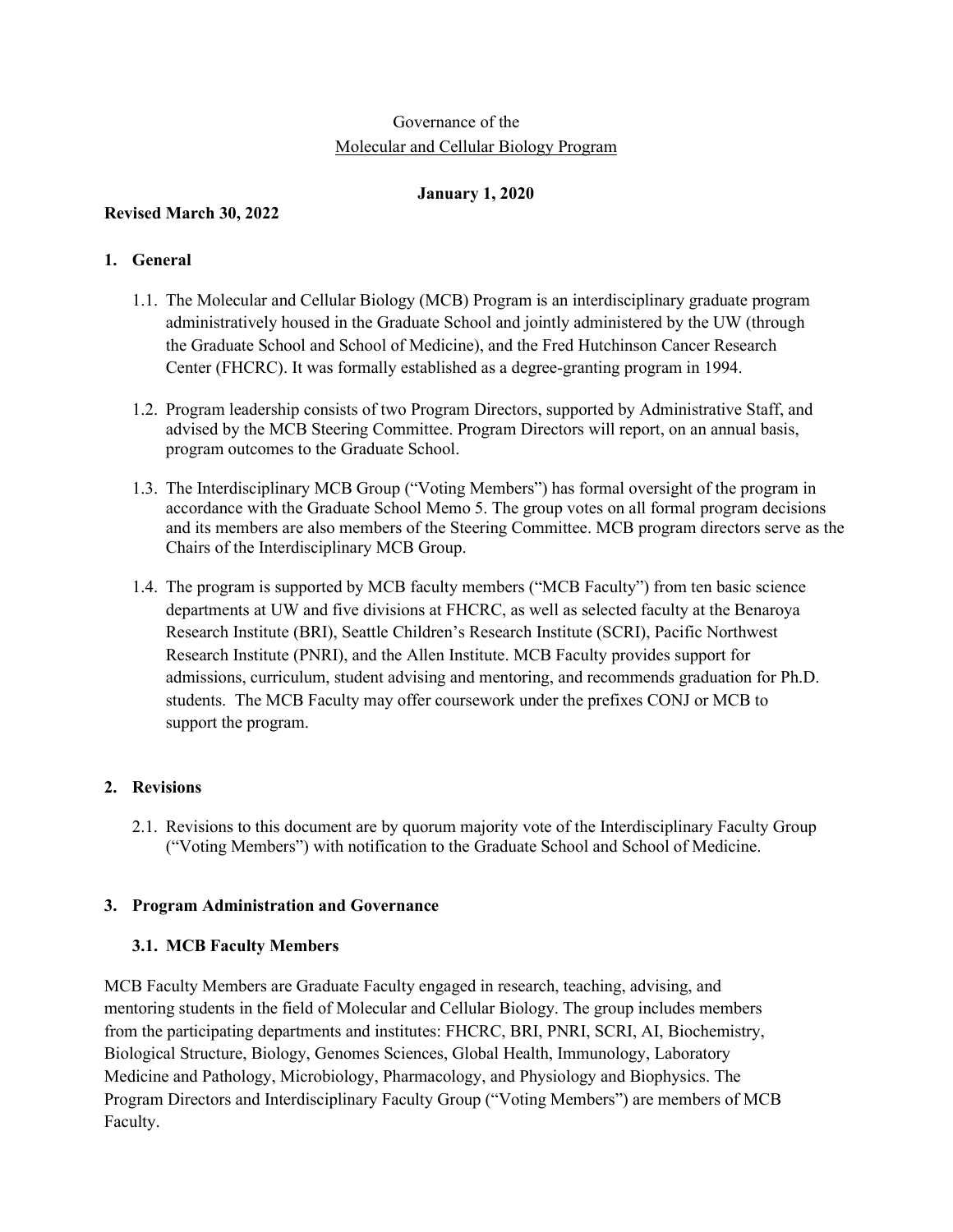By requesting MCB faculty membership, faculty commit to active participation in the MCB program. MCB faculty are expected to contribute to graduate teaching, serve on student committees, participate in admissions and recruitment, and serve as area directors. Our commitment to faculty professional development, including training in Diversity, Equity, and Inclusion, enables faculty to be effective and thoughtful mentors.

The MCB Program Directors report to the Dean of the Graduate School regarding matters pertaining to the academic program and MCB Faculty structure.

3.1.1. Selection and appointment

The Program Directors approve new members of the MCB Faculty. New members are confirmed when approved by the directors and endorsed as graduate faculty who can chair committees as per Graduate School Memo 12: Membership in the Graduate Faculty and Endorsement to Chair Doctoral Supervisory Committees. Although students may rotate with non-MCB faculty upon approval of the program directors, faculty must apply to become MCB program members within one quarter of accepting rotation students.

3.1.2. Conduct admissions review

MCB Faculty will serve on the Admissions Committee at least once during their service to the Program. Co-Directors chair the admissions committee. Each year, committee members are selected from the annual faculty participation survey.

3.1.3. Participate in program events

MCB Faculty are required to participate in annual MCB events. As of this writing, these events include student orientation faculty talks, literature review class, MCB faculty fall poster session, recruitment dinner, and a recruitment poster session. See section 6 for requirements.

3.1.4. Contribute to MCB curriculum

MCB Faculty will endeavor in good faith to teach at least one core or elective class for MCB students during their service to the MCB program. They will also advocate within their unit or division for the assignment of appropriate faculty to teach core courses.

3.1.5 Area of Interest Directors

Nine areas of interest serving subdisciplines within MCB each have 2 faculty serving as area-of-interest directors. Area-of-interest directors evaluate curricula annually to recommend changes or additions. Areaof-interest directors also provide student advising and mentoring in the different scientific areas of interest represented within MCB. Area-of-interest directors are selected by the MCB directors and confirmed on an annual basis.

# **3.2 Interdisciplinary Faculty Group ("Voting Members")**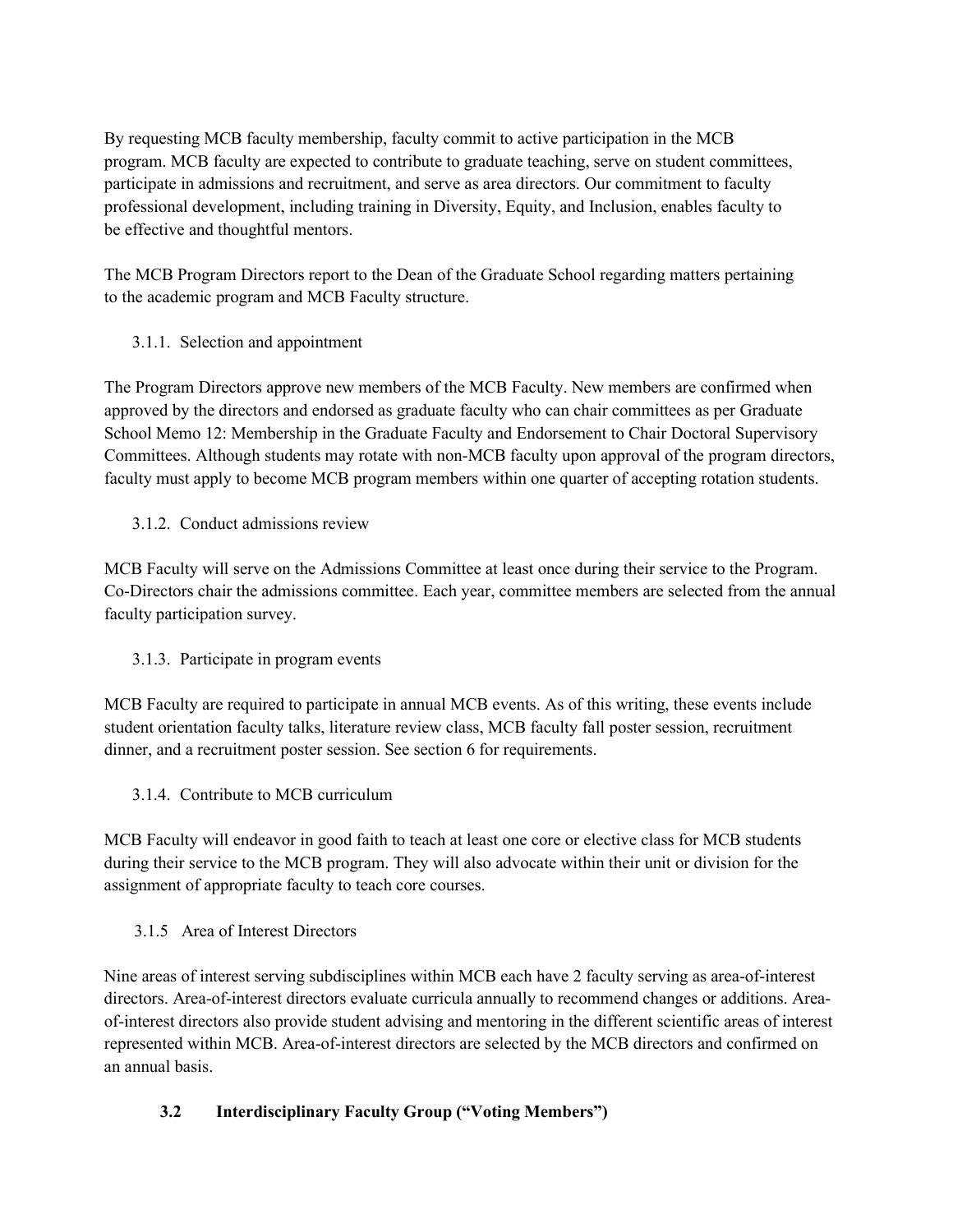Interdisciplinary Faculty Group ("Voting Members") members are Graduate Faculty as outlined in Graduate School memo 5. They are voting members of the MCB Steering committee who vote on all formal decisions made on behalf of the program. Formal action on the curriculum, leadership, and appointment of new Interdisciplinary Faculty Group members is by quorum majority vote of current Voting Members. Votes may be held in person, digitally, or by paper ballot, at the discretion of the Program Directors.

### 3.2.1 Selection and Appointment

Members are generally department or division chairs or their representatives, and partner institute representatives. New members are voted in by existing members of the Interdisciplinary Faculty Group. The Graduate School is notified of new members. MCB past co-directors are members until they relinquish membership or are voted off the committee.

### **3.3 MCB Steering Committee**

### 3.3.1 Steering Committee Composition

The MCB Steering Committee includes two student representatives, a representative from the MCB DEI committee, staff, and the Interdisciplinary Faculty Group ("Voting members").

### 3.3.2 Provide academic and curricular oversight

The MCB Steering Committee advises program directors on new initiatives and curricula changes. MCB Faculty provides curricular development, student advising and mentoring, and recommends graduation for students.

### 3.3.3 Lead academic program review and any required accreditation reviews

The program directors in consultation with the MCB Steering Committee will lead the ten-year academic program review and any required accreditation reviews.

# **3.5 Program Directors**

3.5.1 Selection and appointment

MCB Co-Directors serve a 5-year term. A director may be reappointed for a second full or partial term with approval by the MCB Steering Committee and appointment by the Dean of the Graduate School in consultation with the School of Medicine Dean's Office. New directors must be an Associate or Full professor or member with an actively funded research program, and they are identified based on their well-established involvement in the MCB program and solid history of mentoring graduate students. Incoming directors of the MCB program are nominated by MCB faculty and students, or they may self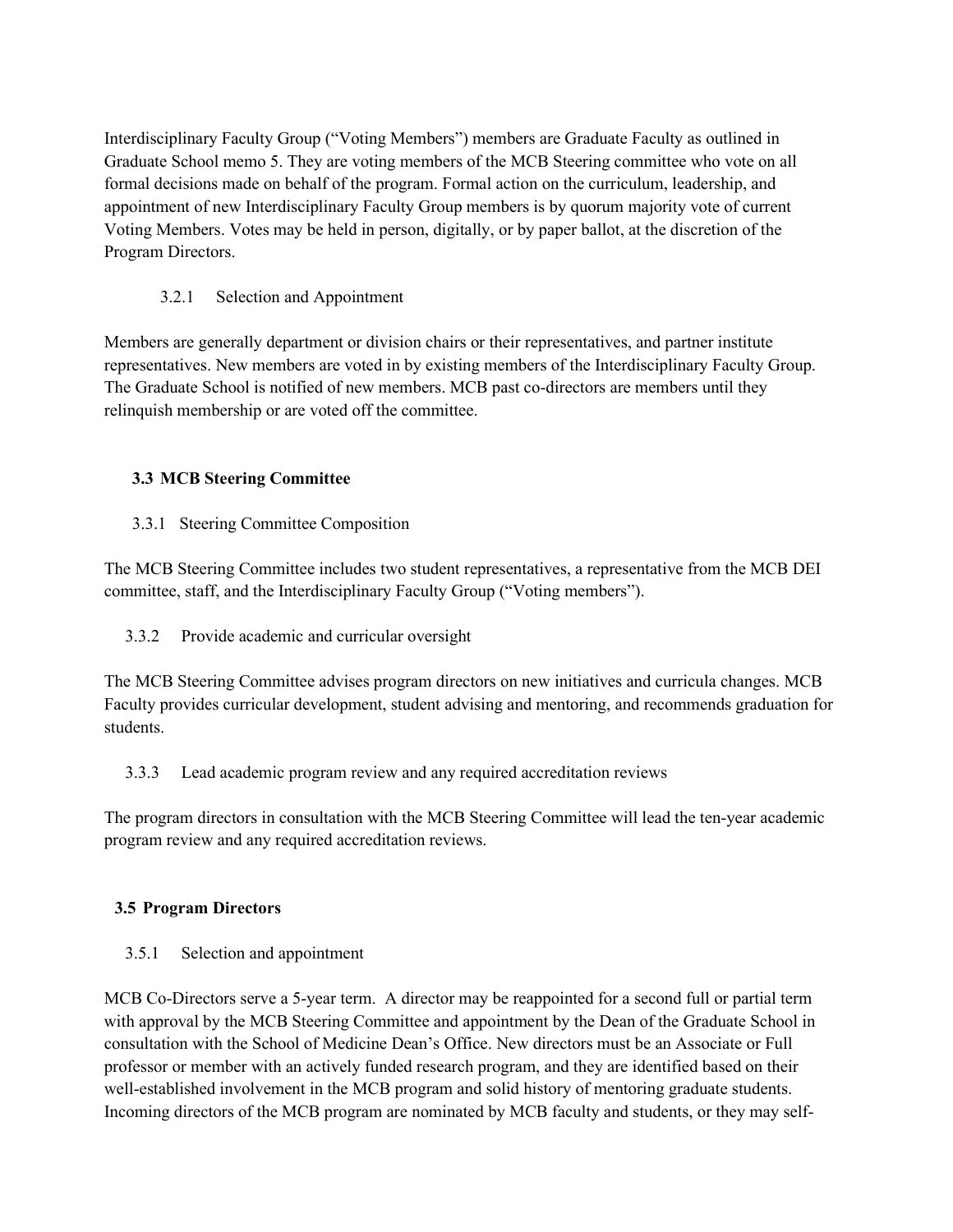nominate. A selection committee of MCB faculty, staff, and students reviews the nominations and selects the top candidates, who meet the MCB student body at an MCB Townhall. The selection committee forwards the student input and their own recommendations to the MCB Steering Committee for final selection by the Interdisciplinary Faculty Group ("Voting Members"). The nomination is then forwarded for recommendation and appointment by the Dean of the Graduate School.

### 3.5.2 Roles and responsibilities

The MCB program is overseen by two Directors: one at UW and one at FHCRC. The Directors make policy decisions, and in their role as Graduate Program Coordinators (GPC) guide and approve each student's program of study, make final decisions on admissions, and serve as course directors for MCB 514, MCB 515, and MCB 516. Directors also recruit area directors.

### **3.6 Administrative Staff**

3.4.1 Oversee day-to-day operations

The MCB Director of operations oversees the day-to-day operations of the MCB degree program.

3.4.2 Budgetary oversight

The MCB Director of Operations oversees the annual budget of the MCB degree program in coordination with the Director of Operations at Fred Hutch, MCB Co-Directors, and the Graduate School. Annual budget meetings are required with The Graduate School.

3.4.3 Hiring and supervision of staff

The MCB Director of Operations supervises and coordinates hiring of MCB program staff. The codirectors and Graduate School select and hire the director of operations.

### **4 Students and Student Support**

4.1.1 Process for reviewing and selecting students.

Each Fall, the MCB directors identify 25-30 MCB faculty members who will serve on the Admissions Committee that reviews and evaluates students for the MCB degree program. The Admissions Committee's evaluations are the basis for the program directors' choices of which applicants to interview and subsequently admit to the program. Program leadership will report these outcomes to the Graduate School on an annual basis.

4.1.2 General student profile

The MCB program's goal is to recruit students of high aptitude and skills to conduct research in the labs of MCB faculty members. In their first year, MCB students are required to enroll in three laboratory rotation courses. After completion of their first year, students are expected to select a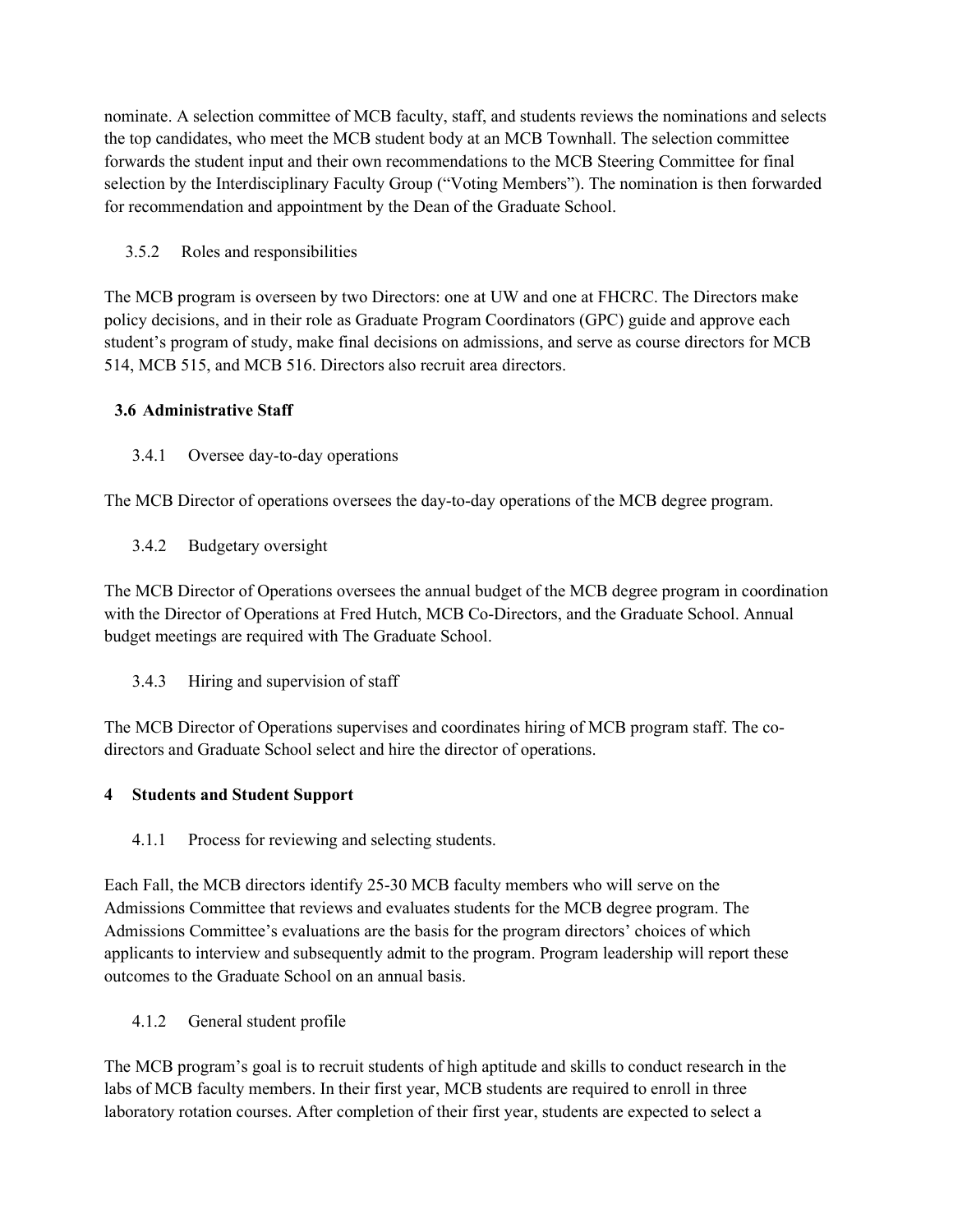permanent academic advisor in whose laboratory they will pursue dissertation research.

4.1.3 Supervisory Committee

After students select a permanent academic advisor, they will form a supervisory committee with their academic advisor as Chair and at least 4 additional faculty, of which 2 must be MCB faculty. MCB students must meet with their supervisory committee each year and the supervisory committee will assess continued academic progress as per the supervisory guidelines [https://mcb-seattle.edu/program](https://mcb-seattle.edu/program-requirements-3/annual-committee-meeting/)[requirements-3/annual-committee-meeting/](https://mcb-seattle.edu/program-requirements-3/annual-committee-meeting/) 

### 4.1.4 Graded Credits

MCB Students must complete 18 graded credits of coursework prior to taking their general exam. Students are further required to attend three lectures and two discussion groups of the Biomedical Research Integrity Program.

### 4.1.5 Teaching Experience

MCB Students are required to serve as Teaching Assistants for 2 quarters in their second year. One quarter must be an academic TAship and the other quarter an academic or community outreach TAship. MCB students do not receive stipend compensation for teaching.

#### 4.1.6 Funding

The permanent academic advisor or the academic advisor's department or division shall provide tuition and stipend support as long as students remain in good academic standing.

4.1.7 Probation

Probation is the mechanism by which the Supervisory Committee can communicate serious concerns about a student's ability to achieve a timely PhD in MCB, within the 5-6 year time frame as per the probation process: [https://mcb-seattle.edu/program-requirements-3/annual-committee](https://mcb-seattle.edu/program-requirements-3/annual-committee-meeting/)[meeting/](https://mcb-seattle.edu/program-requirements-3/annual-committee-meeting/)

### **5 Diversity Training Plan**

Our commitment to work toward a program that values diversity requires that we promote and undertake activities and training that enhance our understanding of individual and group diversity.

MCB faculty are expected to engage in activities and/or training designed to promote welcoming environments for students traditionally underrepresented in Science as defined by the NIH [https://diversity.nih.gov/about-us/population-underrepresented.](https://diversity.nih.gov/about-us/population-underrepresented) Participation in the MCB program diversity training and activities can be demonstrated in various ways.

5.1 Diversity Activity/Training Requirements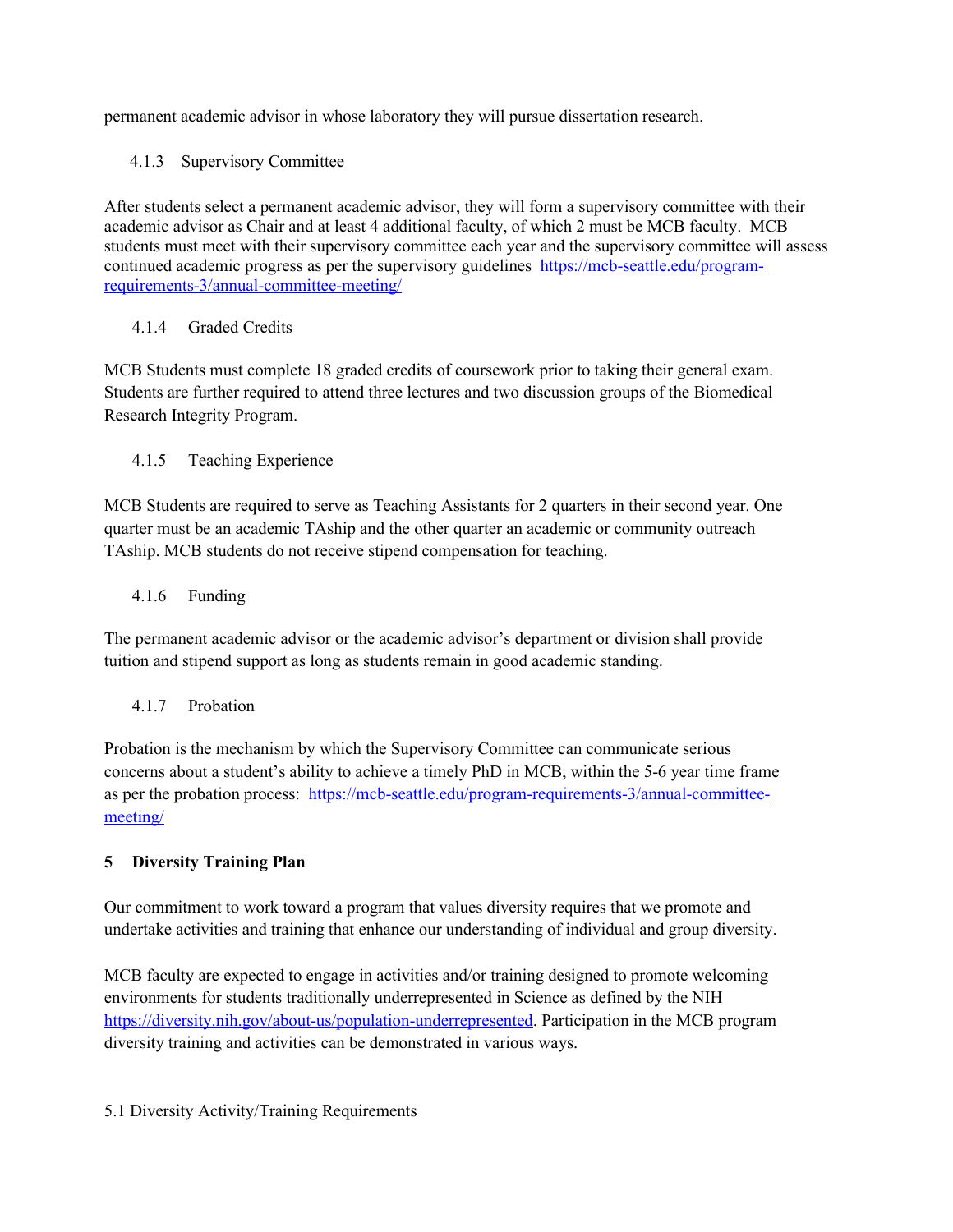MCB faculty are required to participate in 2 equity, diversity, and inclusion (EDI) trainings\*, every three years. New MCB faculty are required to have a minimum of 2 hours of diversity and/or mentor training when applying to the program or complete the training within the first 12 months of membership.

### 5.2 Training Resources and Tracking

MCB will provide information about workshops and will track participation through the annual MCB Faculty Survey. MCB faculty can also provide updates by sending an email with details of participation to  $\text{mcb}(\hat{a})$  uw.edu. Faculty who participate in similar training in their home department will satisfy the MCB requirements.

### **6** Program Participation Requirements

In addition to EDI training, MCB faculty are expected to participate in program activities which include but are not limited to graduate teaching and mentorship, service on supervisory committees and as area directors, and participation in orientation and recruitment events.

6.1 Program Participation Requirements

MCB faculty are required to participate in **5 units** of activities over three years (See Appendix A for list of activities).

**7** Membership Withdrawal and Reinstatement

Faculty who are inactive over a 3-year period will have the opportunity to withdraw their membership from the program. If faculty wish to maintain their membership, they will have 12 months to complete program participation and training requirements.

### **Appendix A\*\* Updated 11/17/21**

| <b>Participation Activities</b>                   |                    |
|---------------------------------------------------|--------------------|
| Teaching a 500-level class in which MCB           | 5 units            |
| students are enrolled $=$ 1 unit per each hour of |                    |
| class time for a maximum of 5 units. Course       |                    |
| organizer = $5 \text{ units}$                     |                    |
| BRI (lecture or discussion)                       | 2 units            |
| Area Director                                     | 2 units            |
| Orientation (talk or poster)                      | 1 unit             |
| MCB Thesis Committee for student not in your      | 1 unit per student |
| own lab                                           |                    |
| <b>National Conferences</b>                       | 2 units            |